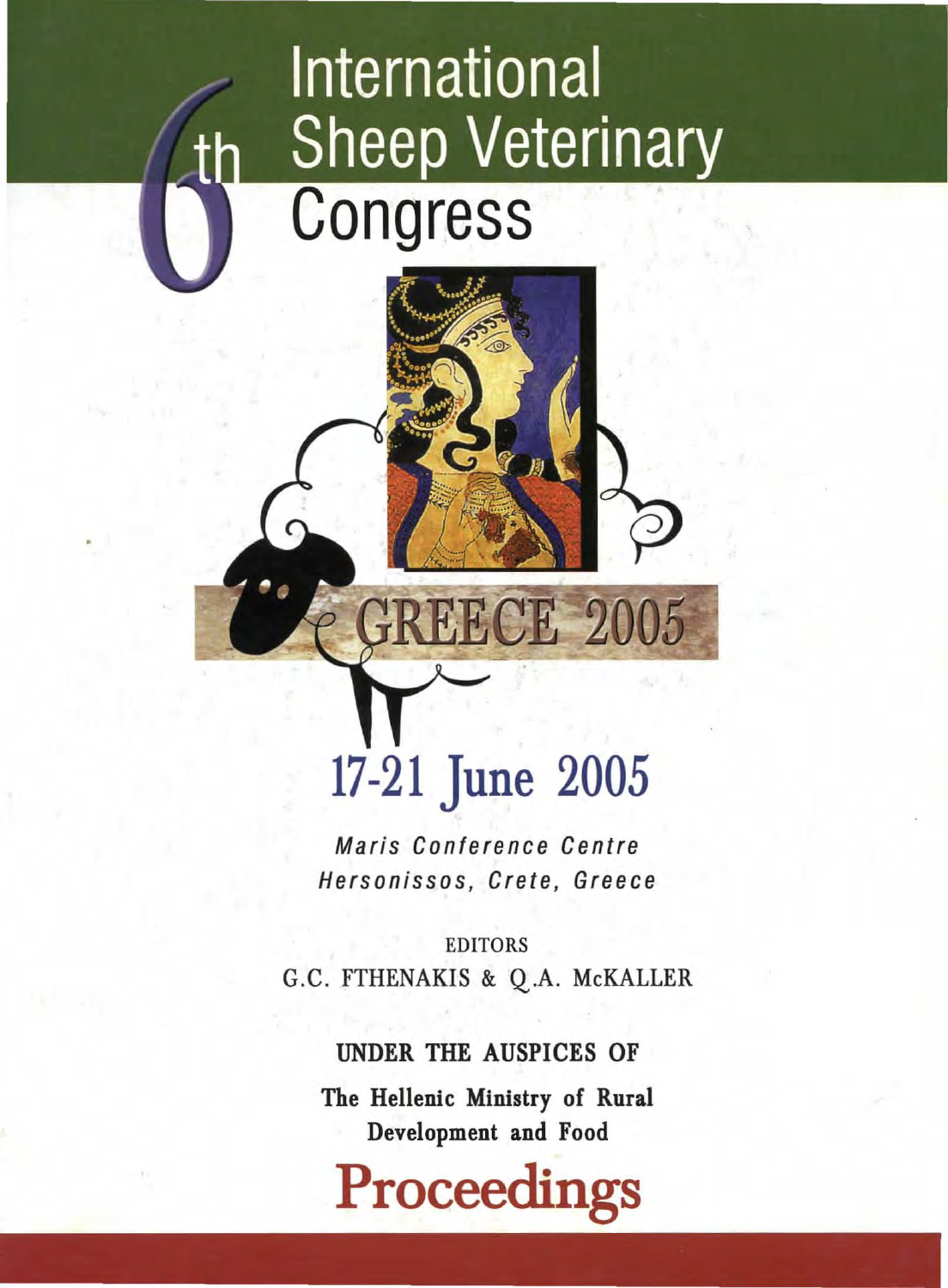# International **Sheep Veterinary Congress**



EDITORS G.C. FTHENAKIS & Q.A. McKALLER

## **Proceedings**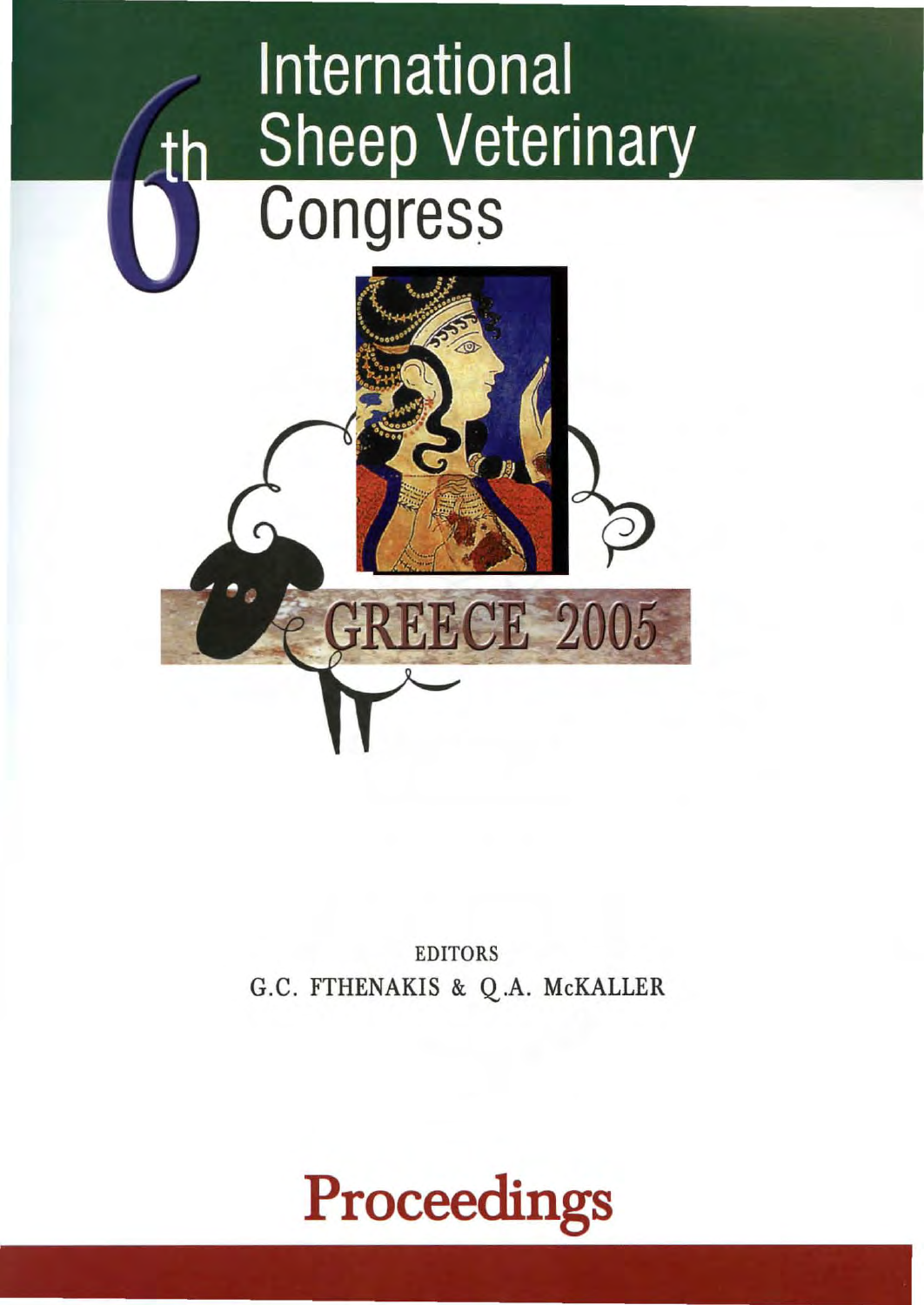### SHORT ORAL COMMUNICATIONS

#### RESULTS

After inoculation, the lambs reacted with typical signs of infection with *A. phagocytophilum,* i.e. fever, cytoplasmatic inclusions in phagocytes, and neutropenia. Infected lambs developed a positive antibody titre to *E. equi* between D7 and D14 (post-inoculation). No clear differences between the groups in clinical manifestations were observed. The highest number of infected neutrophils of group 2 lambs (infected with a full dose of AF336220 and 1:1 000 of the dose of M73220) was observed on D6, while on D3 in the other two groups. Only variant M73220 was found in acutely infected lambs, except on D2 in group 2 where variant AF336220 was detected. Preliminary results indicate that only variant M73220 survives in lambs simultaneously infected with the two variants.

#### DISCUSSION

The present trial confirms that exclusion of *A. phagocytophilum* genotypic variants occurs in infected lambs and suggests that exclusion of genotypes is unidirectional rather than dose dependent. The interaction between genetic variants in both acutely and persistently infected lambs and the epidemiological implication of this phenomenon will be discussed further at the meeting.

#### **REFERENCES**

- 1. Artursson K, Gunnarsson A, Wikstrøm U-B, Olsson Engvall E (1999) A serological and clinical follow-up in horses with confirmed equine granulocytic ehrlichiosis. Equine Vet J 31:473-477.
- 1 Bakken JS, Dumler JS, Chen S-M, Eckman MR, Van Etla LL. Walker DH (1994) Human granulocytic ehrlichiosis in the upper Midwest United States. A new species emerging? JAmMed Assoc 272:212-218.
- 4. Massung RF, Mauel MJ, Owens JH, Allan N, Courtney JW, Stafford III KC, Mather TN (2002) Genetic variants of Ehrlichia phagocytophila,' Rhode Island and Connecticut. Emerg Infec Dis 8:467-472.
- 3. Stuen S, Pol I van de, Bergstrom K, Schouls LM (2002) Identification of Anaplasma phagocytophila (formerly Ehrlichia phagocytophila) variants in blood from sheep in Norway. J Clin Microbiol 40:3192-3197.
- S. Stuen S, Whist SK, Bergstrom K, Mourn T (2005) Exclusion of genotypes may occur in Anaplasma phagocytophilum-infected lambs. Vel Rec in press.



#### CHANGES IN WORM CONTROL PRACTICES ON WESTERN AUSTRALIAN SHEEP FARMS 1981- 2002

#### R.J. Suter, C.L. Bath-Jacobsen, R.B. Besier

Department of Veterinary Clinical Studies, Murdoch University, South St., Murdoch, WA 6150, Australia. e-mail: rsuter@murdoch.edu.au

#### INTRODUCTION

Surveys to assess the use of agricultural practices provide "point-in-time" snapshots of what farmers do on their farms. The results can then be compared across regions or over time. Often, comparisons over time allow an assessment to be made about the efficacy of extension campaigns to change such practices.

Gastro-intestinal nematodiasis is a serious production-limiting disease affecting Australian sheep and is further complicated by the widespread occurrence of anthelmintic resistance (1). Awareness of anthelmintic resistance has driven extension efforts to modify the worm control practices employed by farmers.

Surveys in the 1980's in Western Australia, estimated worm control practices and showed high levels of benzimidazole and levamisole resistance (3, 4). These findings initiated the "CRACK" campaign, which aimed to limit anthelmintic resistance. With the rising prevalence of ivermectin resistance detected in the 1990's, an extension campaign to modify summer drenching practices was commenced early in 2001- 2002.

This paper compares five surveys of worm control practices conducted between 1981 and 2002 and discusses the changes against the extension campaigns waged.

#### MATERIALS AND METHODS

Data used in this paper from the surveys prior to 2002 have been published elsewhere. The surveys of 1981 (3),2001 (5) and 2002 were conducted by mail questionnaire. The survey of 1982-84 (4) was conducted by personal interview with respondents on a randomly stratified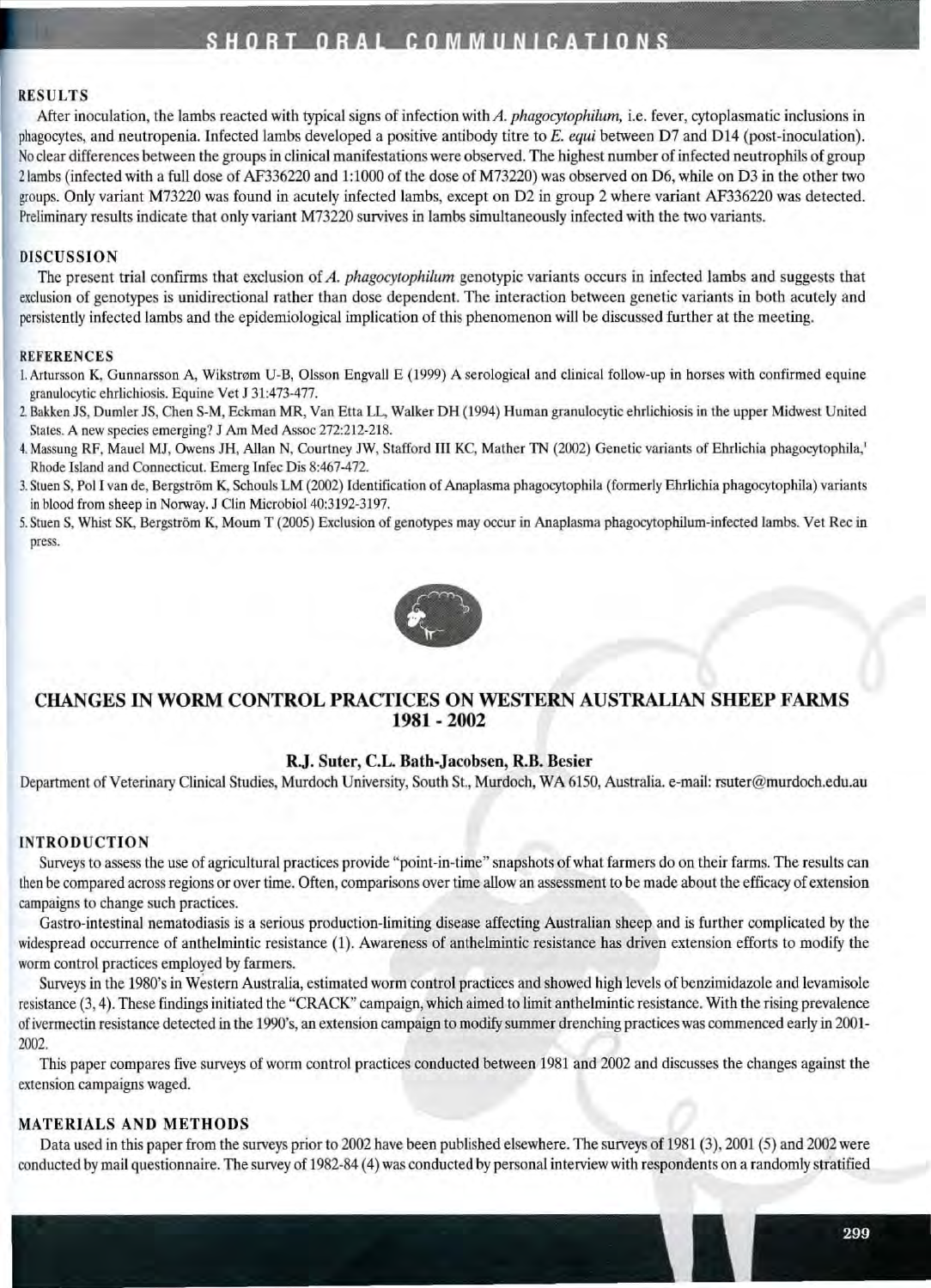basis. The survey of 1988 (2) was by telephone interview.

The survey of 2002 studied diarrhoea in sheep, by means of a questionnaire distributed by agribusinesses to their clients. Respondents were mainly from the Great Southern region. The questionnaire contained 25 questions regarding farm and enterprise descriptors, worm control practices and the incidence of diarrhoea and dag in sheep.

Statistical testing was by comparison of means and standard errors, or by Chi square tests for independence, with Bonferonni corrections for multiple tests.

#### RESULTS

The results of the 5 surveys being compared are shown in Tables 1 and 2. There was a significant difference between the number of flock anthelmintic treatments recorded in the survey of 2001 (5.07 $\pm$ 0.25, range 2-21) and that of 2002 (4.17 $\pm$ 0.16, range 0-8). There was also a difference in the number of summer flock treatments with only 2 of 132 respondents in the 2001 survey not conducting summer drenching, whereas 14 in the 2002 survey did not  $(P=0.002)$ .

| flock<br>of<br>Number<br>over a 12-month period | treatments  |                   | Ewes            |                  | Lambs           |                 | Weaners<br>Hoggets |                  | Wethers          |
|-------------------------------------------------|-------------|-------------------|-----------------|------------------|-----------------|-----------------|--------------------|------------------|------------------|
| 1981 survey                                     | Mean        |                   | 3.41at          |                  | 3.70bu          |                 | 3.77cv             |                  | $2.39$ dtuv      |
| $n = 584$                                       | <b>SEM</b>  | 0.11              |                 |                  | 0.15            | 0.21            |                    | 0.11             |                  |
|                                                 | Range       | $0 - 10$          |                 |                  | $0 - 4$         | $0 - 9$         |                    | $0 - 12$         |                  |
| 2002 survey                                     | Mean        | $1.02$ awx        |                 | $1.4$ bwy        |                 | 1.14cz          |                    | 1.78dxyz         |                  |
|                                                 | <b>SEM</b>  | 0.04              |                 | 0.04             |                 | 0.04            |                    | 0.06             |                  |
|                                                 | Range       | $0 - 2$           |                 | $0 - 4$          |                 | $0 - 3$         |                    | $0 - 3$          |                  |
|                                                 | n           | 133               |                 | 133              |                 | 127             |                    | 99               |                  |
| "Summer"<br>treatments                          | No.         | '81               | '02             | '81              | '02             | '81             | '02                | '81              | '02              |
| giving<br>Farms<br>(n)                          | $\mathbf 0$ | 35 <sup>e</sup>   | 40 <sup>c</sup> | 89s              | 17 <sub>s</sub> | 37 <sup>i</sup> | 29i                | 69k              | 14 <sup>k</sup>  |
| "Summer"<br>treat-                              |             | 145f              | 91f             | $75$ gh          | 98gh            | 82i             | 94i                | 142'             | 991              |
| ments (Nov to Mar)                              | $2+$        | 181 <sub>ef</sub> | 2 <sup>cf</sup> | 174 <sup>h</sup> | 18 <sup>h</sup> | 183ii           | 4ij                | 92 <sup>kl</sup> | 21 <sup>kl</sup> |

| Table 1. Change in number of anthelmintic flock treatments by sheep class/age. |  |  |  |
|--------------------------------------------------------------------------------|--|--|--|
|--------------------------------------------------------------------------------|--|--|--|

Superscript letters indicate significant differences (P<O.OS) between entries.

#### Table 2. Frequency of conducting ancillary worm control practices.

|                               | 1982-84              | 1988         | 2001      | 2002      |
|-------------------------------|----------------------|--------------|-----------|-----------|
| Conduct resistance tests      |                      | 39/300a      |           | 52/134a   |
| Use WECs to monitor worms     |                      | 39/300bc     | 101/126bd | 109/135cd |
| Rotate drenches annually      | 19/75                |              | 44/114    |           |
| Practice quarantine drenching |                      | 146/216      | 54/118    | 36/83     |
| Dose based on heaviest in mob | 28/116 <sup>ef</sup> | $210/300$ eg | 104/114%  |           |
| Weigh sheep before drenching  |                      | 171/300h     | 97/119h   |           |
| Calibration of drench gun     |                      | 240/300      | 66/80     |           |

Superscript letters indicate significant differences (P<0.05) between entries.

#### DISCUSSION

The number of flock anthelmintic treatments ('drenches') has been significantly reduced. Drenching frequency was considered to be the main cause of anthelmintic resistance in 1981 and the major thrust of the "CRACK" extension campaign of the 1980's was to implement summer drenching, in order to reduce the need for winter treatments. With the rising prevalence of ivermectin resistance, came an understanding that strategic summer treatments in a Mediterranean climate reduce "refugia" for winter active worm species. Thus, an extension campaign to modify summer drenching commenced in Western Australia in 2001. The aim was to reduce the number of summer treatments and move the timing of them to either end of the summer period (1). Table 1 does not show the change the "CRACK" campaign made in summer drenching practices, although the results of the 2001 survey do indicate its impact. The results of the revised campaign are already seen in the 2002 survey, with the increase in the number of farmers not practicing summer drenching.

In 1981, wethers received less drenches than other sheep classes, whereas in 2002 they received more, when a larger proportion of farmers gave two summer drenchings to wethers. This may be because the extension campaign to modify summer drenching has focused on the other classes (ewes, weaners and hoggets).

There has been a steady increase in the proportion of farmers testing for worms in sheep. This may be overstated, as in the 2001 survey, of all farmers having conducted anthelmintic resistance testing in the past 3 years, this proportion was approximately 3% of the state's sheep producers (5).